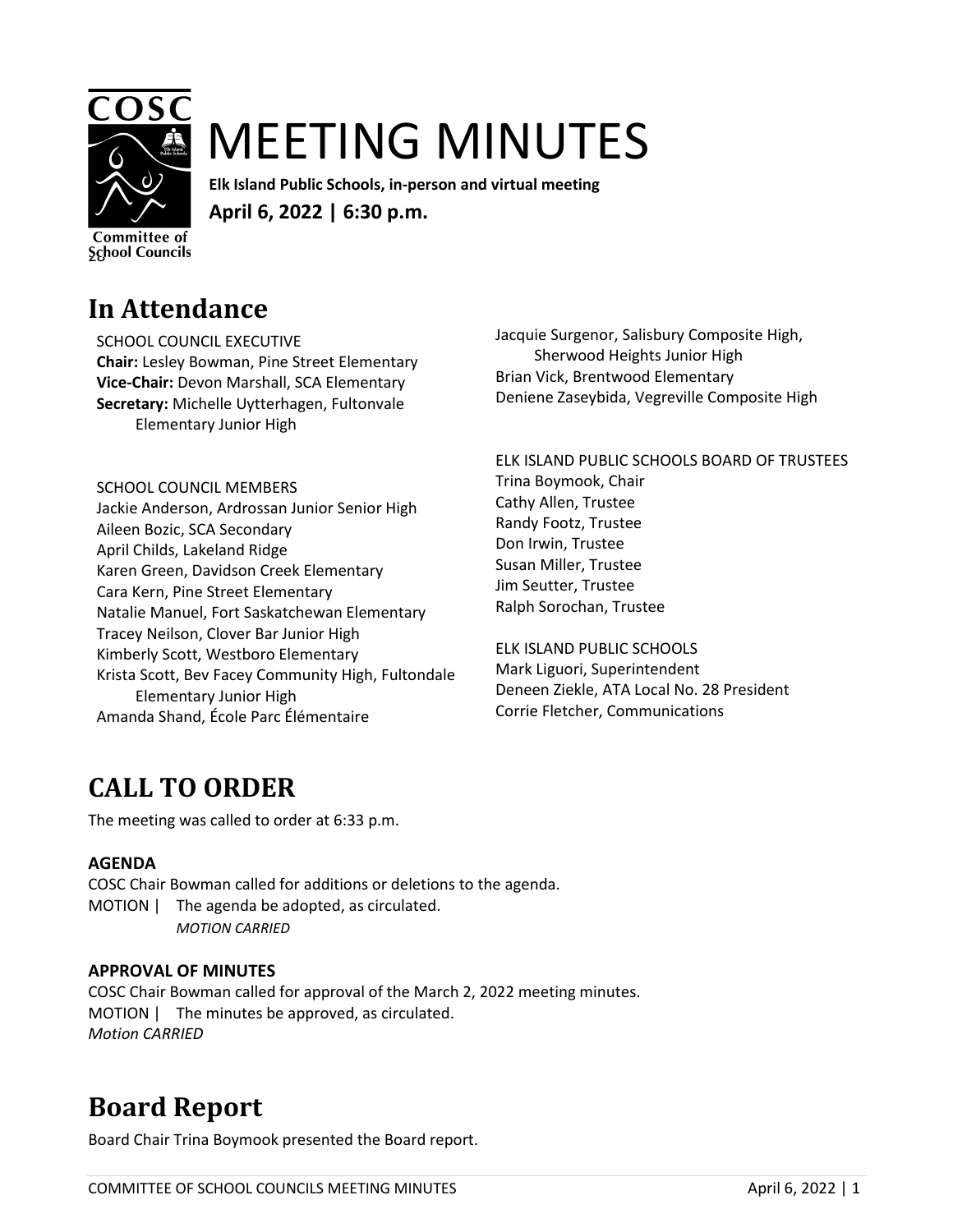#### **HIGHLIGHTS:**

- Throughout March, trustees took part in budget working sessions. More are scheduled throughout April. EIPS will submit a spring budget to Alberta Education by May 31.
- On March 3, Chair Boymook met with Nate Glubish, the Minister of Service Alberta and member of the legislative assembly of Alberta for Strathcona-Sherwood Park. The two discussed the Division's experience dealing with COVID-19, EIPS' recovery plan and the design phase for a new K-9 replacement school in Sherwood Park—replacing Sherwood Heights Junior High and École Campbelltown.
- On March 11, Chair Boymook met with Jordan Walker, the member of the legislative assembly of Alberta for Sherwood Park. The two discussed the province's recent announcement to fund the design work for a K-9 replacement school in Sherwood Park. He also invited Chair Boymook and school council chairs from École Campbelltown, Pine Street Elementary and Sherwood Heights Junior High to attend his Member Statement in the legislature on March 28—about the replacement school and recognizing all those who advocated for it.
- On March 14, Chair Boymook, Vice-Chair Colleen Holowaychuk and Superintendent Mark Liguori attended a meeting with the Town of Mundare. Discussion topics included: EIPS focus areas, achievement results, community facility use, Division plans, and ways for EIPS and Mundare to continue to work together.
- At the March 17 Board meeting, trustees approved the EIPS Three-Year Capital Plan. The top three capital priorities for the Division are:

*Priority 1:* Construction funding to replace Sherwood Heights Junior High and École Campbelltown *Priority 2:* A replacement school for Rudolph Hennig Junior High and Fort Saskatchewan High. *Priority 3:* A replacement school for James Mowat Elementary.

- On March 30, Chair Boymook, Vice-Chair Colleen Holowaychuk and Superintendent Liguori attended a meeting with the Village of Andrew Council. The meeting was a followup to a recent Board delegation by the village and a discussion on ways they continue to work together.
- Also, in March, the Board received notice from Education Minister Adriana LaGrange about the 2021-22 diploma examinations and the roll-out of the new curriculum, starting fall 2022. The Board responded by mail to express its concerns and requested the province delay the roll-out. Instead, it asked Alberta Education to continue piloting the curriculum—mathematics (k-3), English language arts and literature (K-3), and physical education and wellness (K-6).
- At the April public Board meeting, trustees will review budget allocations and administrative fees for the 2022-23 school year, including: Facility Rentals, Specialized Support, Partners for Science, Alberta Non-Resident and International, Play and Learn at School and Student Transportation. The recent increase in fuel prices, coupled with rising inflationary costs and higher insurance rates, has school boards struggling provincewide. As such, the Board is exploring solutions to best manage the higher costs for Student Transportation.
- National Volunteer Week is April 24-30. This year's theme: Empathy in Action. As such, Chair Boymook thanked COSC members for the time they give to EIPS and Division schools. That empathy, compassion and generosity helps create connected communities and makes the Division and its schools stronger.

### **ATA Report**

Deneen Zielke, the President of the ATA Local No. 28, presented the ATA report. **HIGHLIGHTS**

- On March 11-12, ATA hosted a political engagement session. The highlights:
	- o Former Calgary mayor, Naheed Nenshi, spoke to an upcoming protest opportunity for those opposed to the new K-6 curriculum—on April 2, 12 p.m. to 2 p.m., at the Alberta Legislature Building.
	- o Todd Hirsh, the Vice-President and Chief Economist at ATB Financial, spoke about the current Russia and Ukraine conflict.
	- o Janet Brown, a reporter and pollster, discussed political trends and offered election insight.
- Zielke said it's nice to see things return to normal—field trips, extracurriculars—and the warm weather. It will make for a nice end-of-year for students.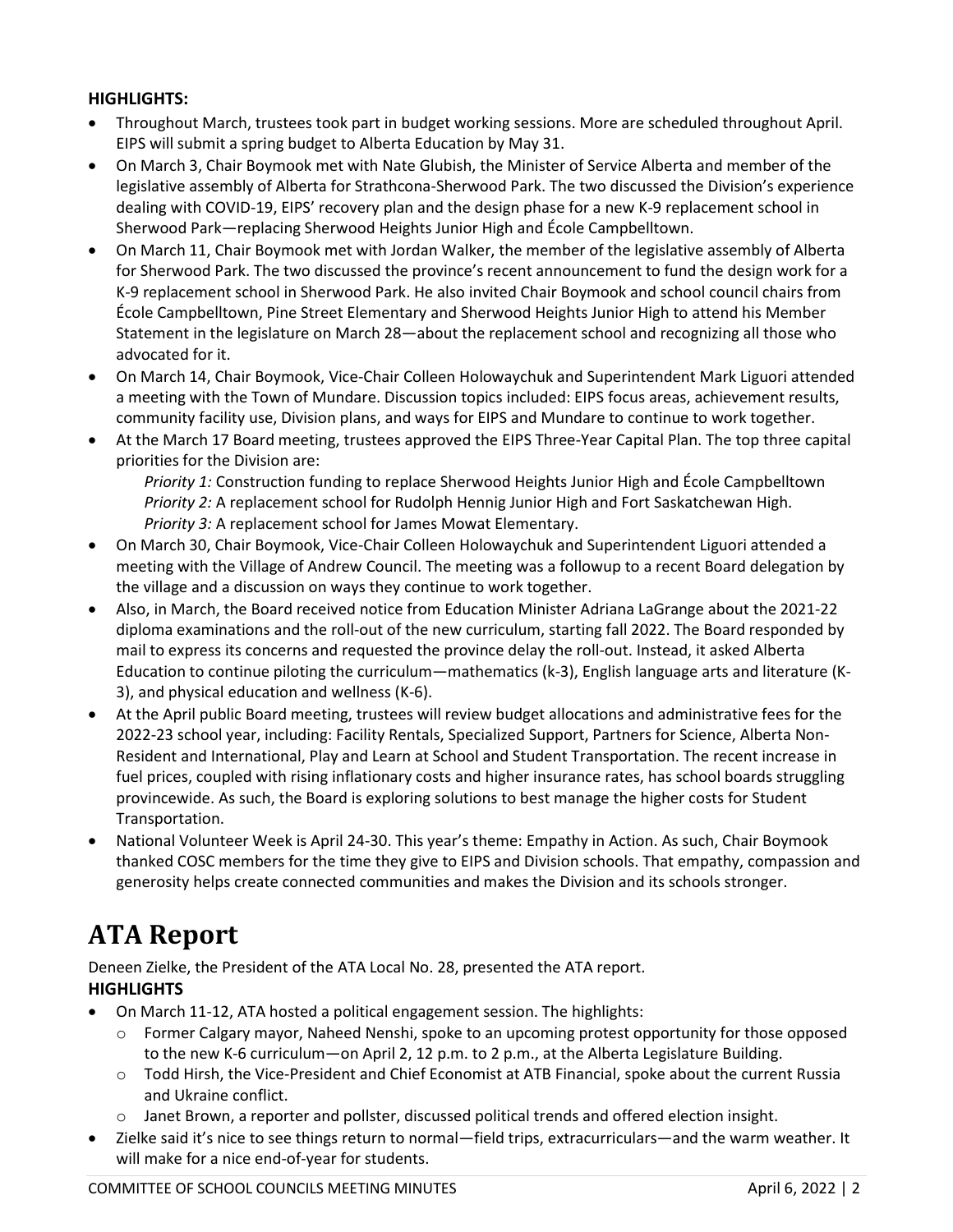# **For Information**

**ASCA UPDATE: CONFERENCE –** Krista Scott and Jacquie Surgenor, COSC members and ASCA Board directors

- Jacquie Surgenor and Krista Scott attended their final board meeting as directors. They only have meetings left pertaining to the ASCA School Council Conference and annual general meeting.
- ASCA is still in financial crisis. It has tried to be as responsive to school councils as possible with the resources it has. However, expect longer response times for school council requests and less time allocated to customized requests.
- ASCA has three director positions open.
- The ASCA Board decided membership fees will remain the same for next year as most school boards pay the fees for their school councils.
- The theme for this year's conference is cultivating kindness. The conference is online and includes lots of great speakers. Scott and Surgenor are presenting on staff appreciation ideas they've implemented.

#### **ASCA REGISTRATION AND PROXY VOTE –** Lesley Bowman, COSC Chair

- If you register for the ASCA annual general meeting, you must submit the credential form.
- Registration and proxy vote must also be completed.
- The registration form must be completed and submitted back to Carol Langford-Pickering.
- By registering through EIPS, fees are covered.

#### COMMENTS AND QUESTIONS

**Question:** Can any school council members attend the conference with fees paid by the Board? Is there a limit per school?

**Answer:** It's limited to one person, per school council. It doesn't have to be the Chair.

#### **CAREGIVER SERIES UPDATE –** Lesley Bowman, COSC Chair

- The **April [Caregiver Series](https://www.cyfcaregivereducation.ca/home)** schedule is now available.
- Offered through Alberta Health Services, the sessions are informative and valuable.
- Lesley Bowman encouraged members to review the April [Caregiver Series](https://www.cyfcaregivereducation.ca/home) calendar.

#### **SCHOOL COUNCIL GRANT –** Lesley Bowman, COSC Chair

- Fifteen schools allocated their school council grant funding to the collaborative initiative.
- Bowman thanked all school councils who contributed their funds.
- There will be a presentation on the Assurance Framework—scheduled during the May COSC meeting.
- If your school did not allocate your grant dollars to the COSC initiative, there is still time to apply for the funding to cover the cost of a school council initiative.
- Bowman encouraged COSC members to share their thoughts with the Minister of Education about their thoughts on the school council grant—how it was distributed and used.

### **New Business**

#### **WHY DATA MATTERS –** Mark Liguori, EIPS Superintendent

- Superintendent Mark Liguori made a presentation on the importance of data and how school boards use it.
- Data helps develop curriculum year-over-year—consistent, coherent curriculum.
- Some data EIPS uses: Provincial Achievement Tests (PAT), grades 3, 6 and 9; diploma examinations, Wester Canada Protocol for Collaboration in Basic Education, Programme for International Student Assessment, grade-equivalent tests, socioeconomic status and GAP scores.
- Data can tell school divisions how well students are doing compared to the province, and the world.
	- o Alberta is launching the new curriculum in fall 2022. As such, Alberta Education will need to put forward new assessments to see how students are doing relevant to the new curriculum.
- Data helps school boards and divisions look at their practices and determine what needs adjusting.